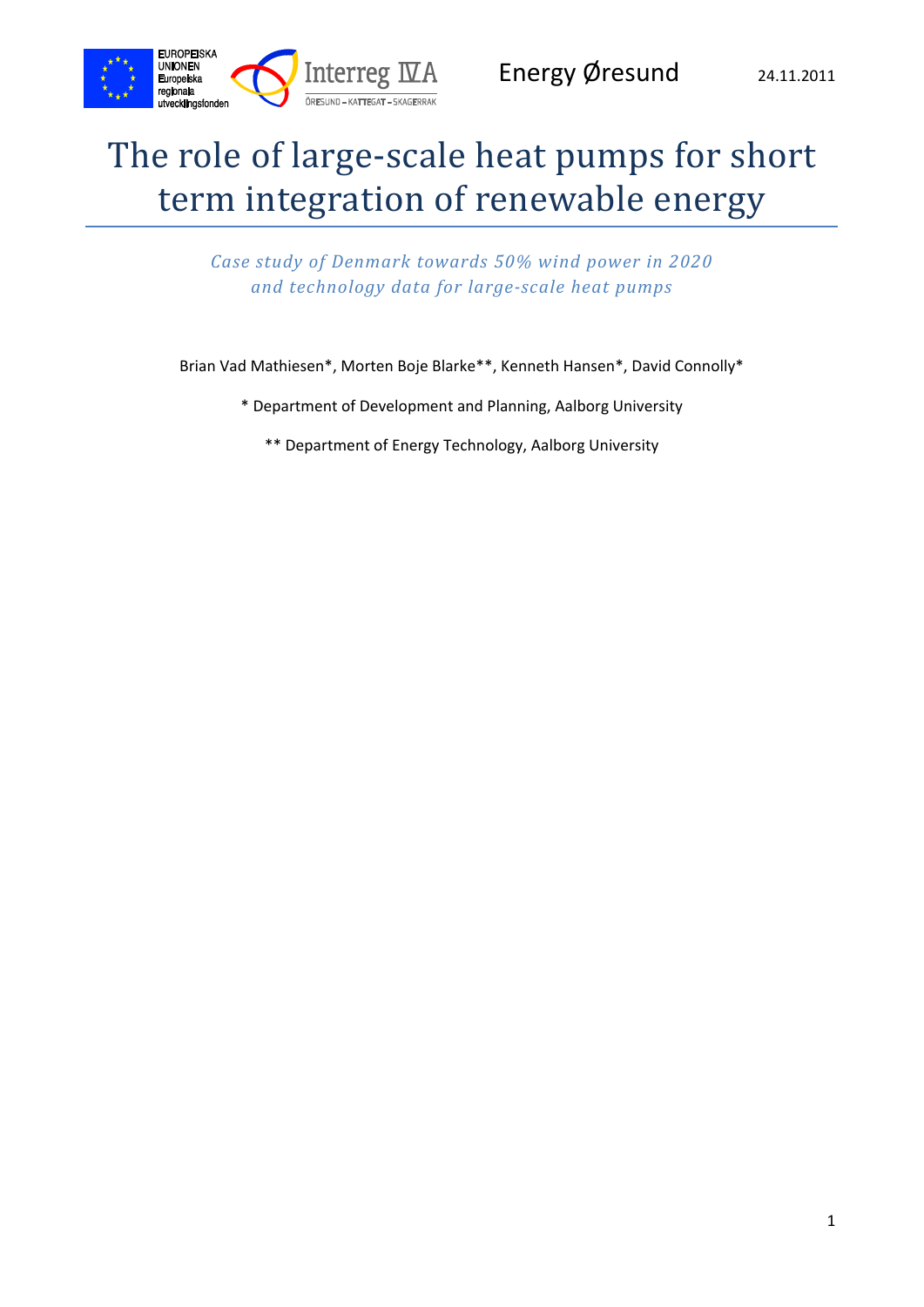

# **Contents**

| 2. |      |  |
|----|------|--|
|    | 2.1. |  |
|    | 2.2. |  |
| 3. |      |  |
| 4. |      |  |
|    | 4.1. |  |
|    | 4.2. |  |
| 5. |      |  |
|    | 5.1. |  |
|    | 5.2. |  |
| 6. |      |  |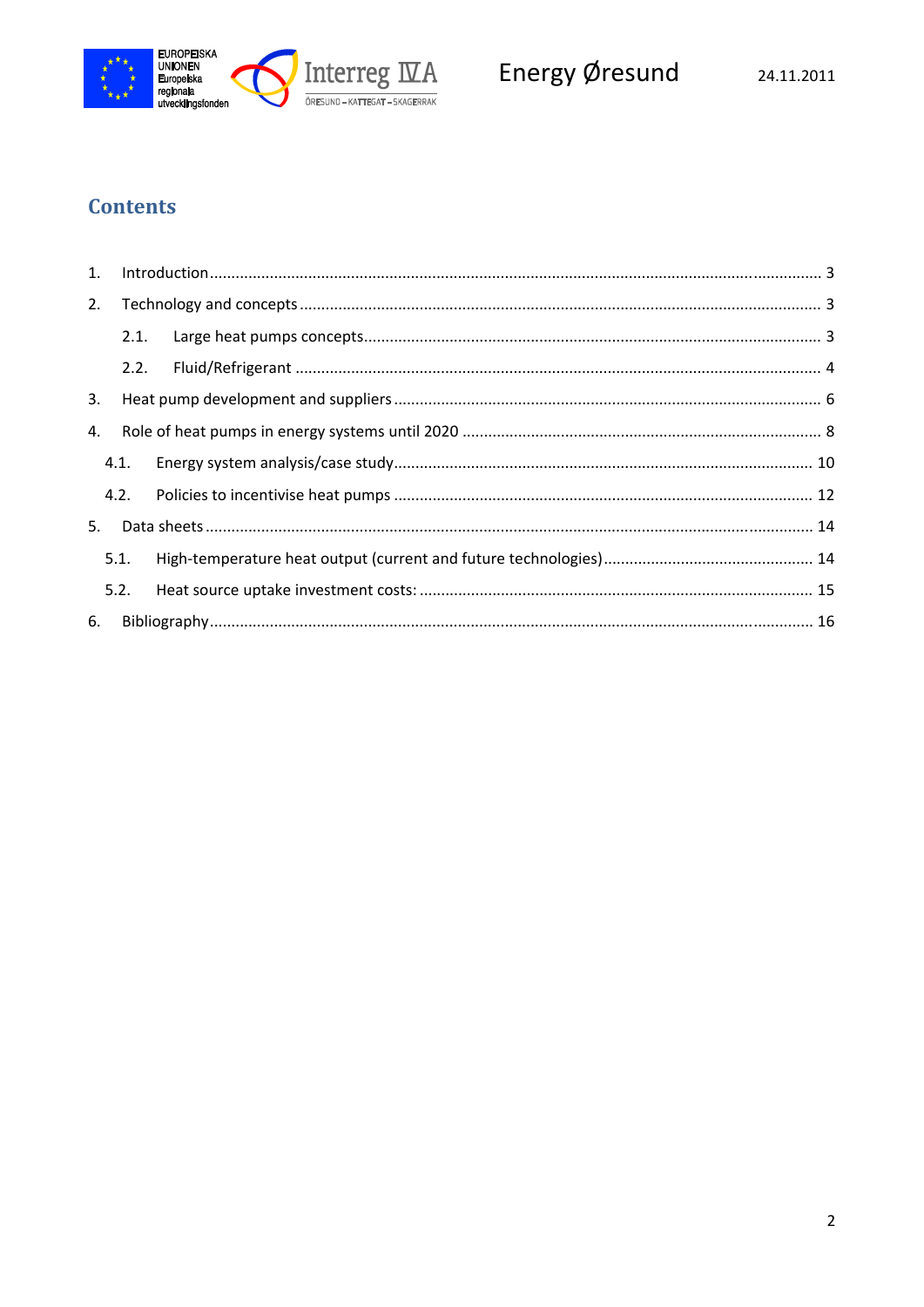

### 1. **Introduction**

In general two types of heat pump technologies exist – absorption heat pumps (using external heat like steam, flue gas, hot water etc.) and compressor heat pumps (using electricity) – but only the compressor heat pumps are efficient in terms of integrating more intermittent renewable energy in the energy system. Absorption heat pumps are also important in a renewable energy system to increase the share of renewable energy in the district heating production, but serve the purpose of e.g. enabling the use of geothermal energy. In this report only compressor heat pumps are included.

### **2. Technology** and **concepts**

The heat pump technology is under constant development, illustrated by the fact that the efficiencies of the heat pumps have increased by 50‐100% within the last 25 years, equivalent to the technical lifetime of a heat pump (Poulsen 2007). Therefore this chapter will be divided into current and near term technologies, thus outlining the type of heat pump technologies which can be used for integrating renewable energy.

The heat output is calculated by a measure called COP, representing the thermal output in comparison to the electricity input. In practice, the COP will be lower because of the loss of heat in the system. The COP value – the heat output – is generally between 2 to 5 times the drive energy.

### **2.1. Large heat pumps concepts**

A heat pump always produces heating and cooling simultaneously. In fact, the most efficient application of heat pumps is for the combined supply of heating and cooling. Nevertheless, heat pumps are most often used for producing either heating or cooling considering the associated bi-product as recovered heat in heating‐only mode, and as heat loss in cooling‐only mode.

Figure 2 illustrates the basic concepts for large-scale heat pump applications in district heating:

- Top row: HP-ES: heat pump either co-producing cooling or relying on heat recovery from external source (ES) such as ground source, waste water, or other external low temperature heat source. Optionally integrated with an existing CHP plant or boiler (CHP‐HP‐ES). These concepts are currently possible to integrate in district heating.
- Bottom row: CHP-HP-FG: heat pump relying on heat recovery from flue gas (FG) of existing CHP plant or boiler. Optionally integrated with an intermediate cold storage (CS) that allows for non‐ concurrent operation of HP unit and CHP/boiler unit (CHP‐HP‐FG‐CS). These types of heat pumps in combination with CHP and possibly a cold storage are using the newest technologies and concepts for heat pumps. To date they have not been implemented in many district networks and the CHP-HP-FG-CS concept is still in the demonstration phase. It may however be on the market in the near term.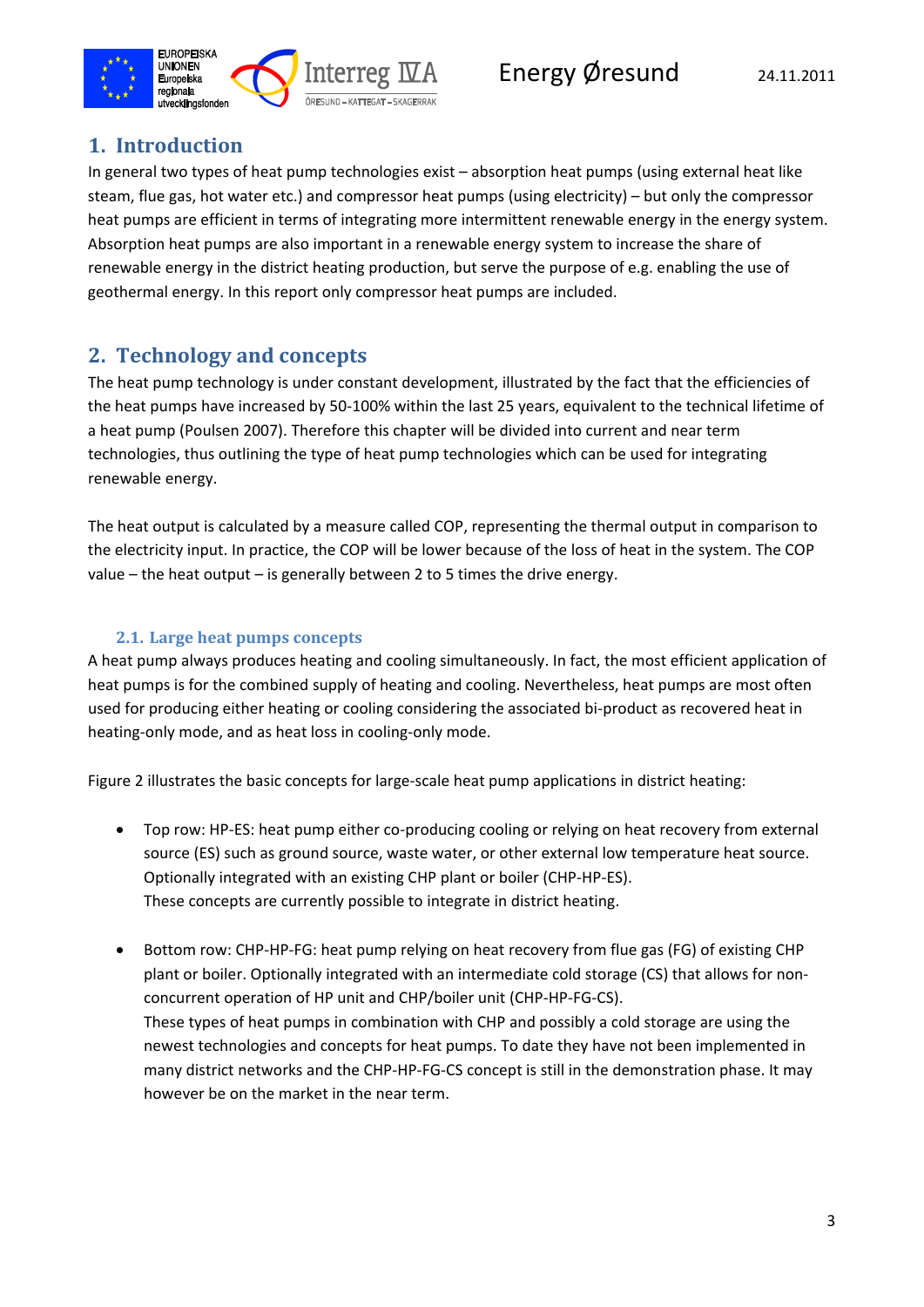



Table 1: Basic concepts for large-scale heat pump applications in district heating. Top left: HP-ES. Top right: HP-ES with CHP. Bottom left: HP-FG with CHP. Bottom right: HP-FG-CS with CHP (Blarke 2008: Blarke and Dotzauer 2011: Blarke 2012).

In the CHP-HP-FG concept, the heat pump may be established anywhere on the district heating grid using the grid's return line as low-temperature heat source. A lower return temperature at the plant allows for further cooling of the flue gasses, thus allowing the heat pump to indirectly utilize flue gas heat recovery. This alternative solution will also allow for reducing heat losses in the district heating grid. Research points to CHP-HP-ES as the technically most effective option for introducing intermittency-friendly patterns of operation in district heating, while CHP‐HP‐FG‐CS may be the most cost‐effective option (Blarke and Lund 2007).

#### **2.2. Fluid/Refrigerant**

A heat pump relies on a thermodynamic cycle that utilizes the thermal properties of a working fluid/refrigerant. Early ozone depleting chlorofluorocarbon (CFC) and hydrochlorofluorocarbon (HCFC) working fluids are being phased out by 2015 under EC Regulation 2037/200. The development of future heat pump technologies are focusing on the natural working fluids hydrocarbons (HCs, e.g. propane), ammonia (NH<sub>3</sub>), and carbondioxide (CO<sub>2</sub>).

The heat pump's application determines the thermal property requirements of the working fluid. However, also non‐thermal characteristics influence the choice of working fluid (**Fejl! Henvisningskilde ikke fundet.**). For example, the high toxicity of NH<sub>3</sub> limits its application to large industrial applications and the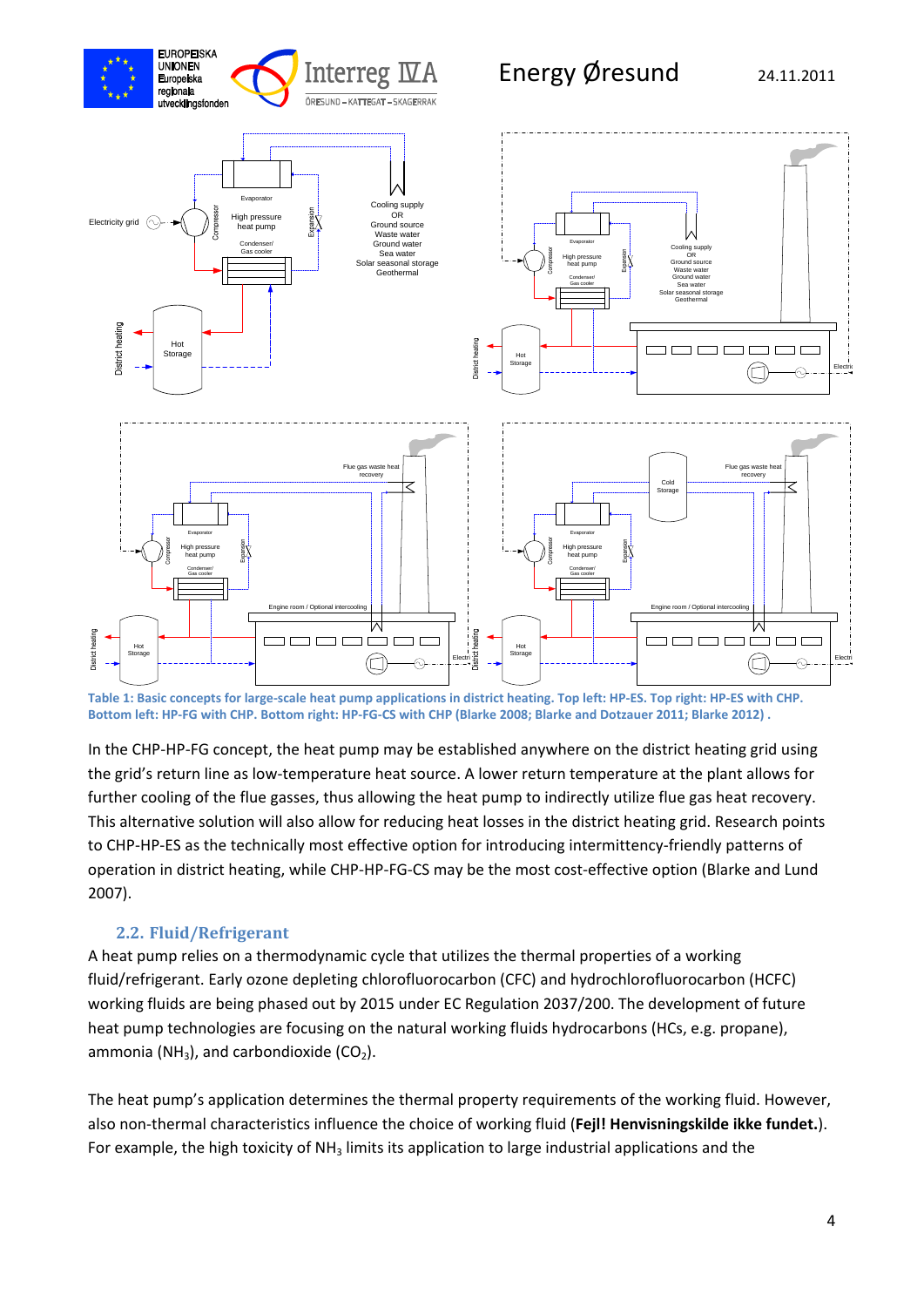

flammability of HCs requires certain safety measures. While hydrofluorocarbons (HFC) remain the most widely applied group of working fluids, it will likely be subject to phasing out and other regulations due to a high global warming potential.

**Table 2: Non‐thermal properties of modern working fluids.**

| Refrigerant                              | <b>HFC</b> | <b>Natural</b> |                      |                 |
|------------------------------------------|------------|----------------|----------------------|-----------------|
|                                          |            | <b>HCs</b>     | NH <sub>3</sub>      | CO <sub>2</sub> |
| Global warming potential (GWP 100 years) | මම         | ⊕              | $_{\mathord{\odot}}$ | ☺               |
|                                          | 1300-1900  | $3 - 5$        | 0                    |                 |
| Toxicity                                 | ☺          | ☺              | 88                   | ⇔               |
| Flammability                             | ☺          | 66             | ణ                    | ☺               |
| Materials                                | ☺          | ☺              | ☺                    | $\odot$         |
| Pressure                                 | ☺          | ☺              | ☺                    | 88              |
| Availability                             | ☺          | ☺              | ☺                    | $\odot$         |
| Familiarity                              | ☺          | ☺              | ⊙                    | ☺               |

In conventional district heating systems, a delivery temperature of 80°C or higher is required. In the past, compression heat pumps have failed to deliver heat at this temperature level, at least not without heavily compromising the COP. In consequence, systems for combined electricity, heat, and cooling production have typically been designed with absorption heat pumps (an absorption heat pump uses high‐temperature heat for driving energy, which is not particularly relevant in the context of SmartGrid enabling technologies).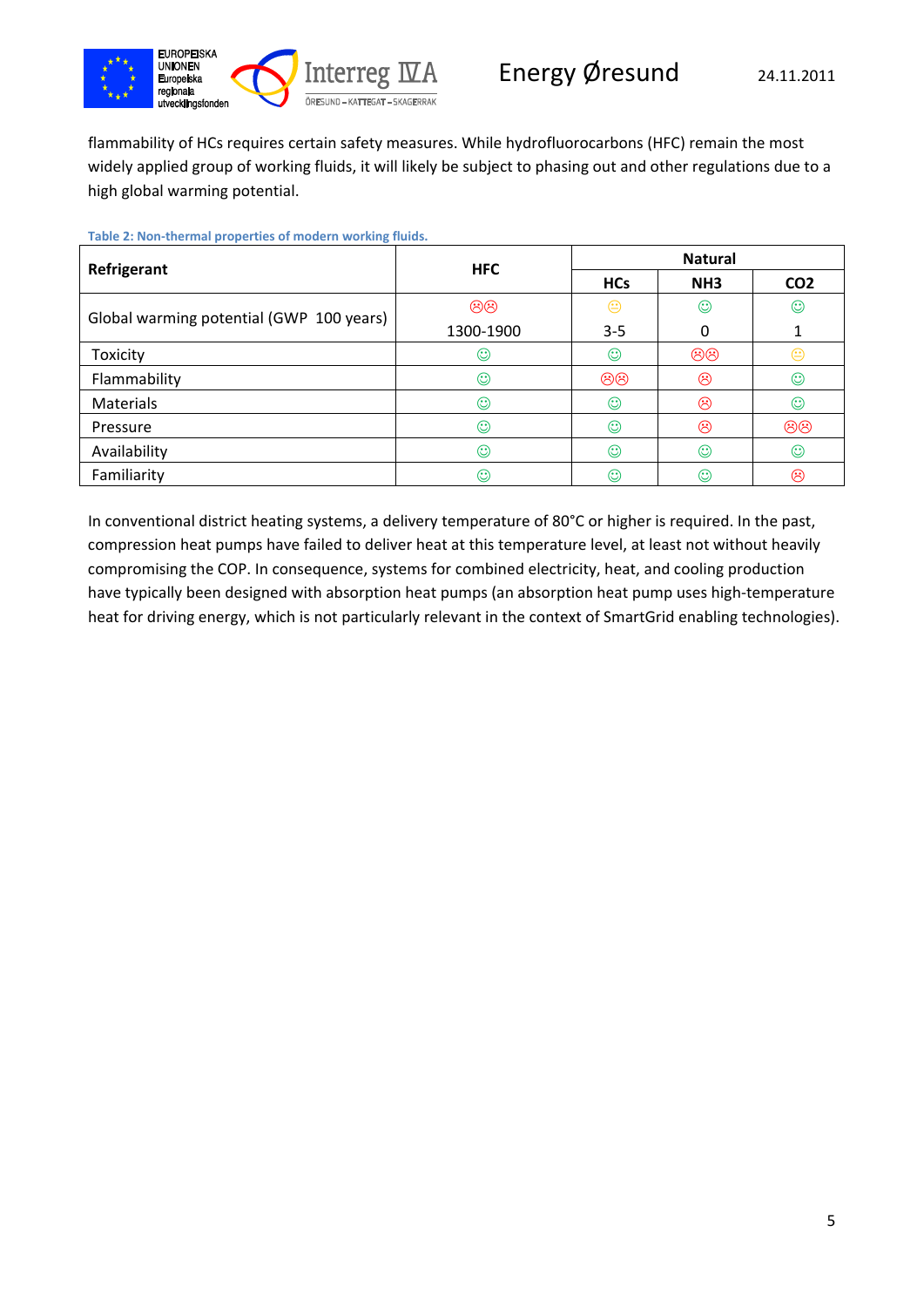

### **3. Heat pump development and suppliers**

Recent developments indicate that  $CO<sub>2</sub>$  and NH<sub>3</sub> are the most promising refrigerants for future heat pumps. Today two high-pressure compressor technologies are offered with an attractive combination of high delivery temperature and high COP which is ideal for district heating purposes:  $CO<sub>2</sub>$  (carbon-dioxide/R744) transcritical piston-compressor heat pumps and new NH<sub>3</sub> (ammonia/R717) heat pumps using Vilter's singlescrew compressor. Also the twin-screw compressor technology using NH<sub>3</sub> is under strong development and is expected to be introduced within a short term (Brædstrup Totalenergianlæg A/S, Vildbjerg tekniske værker et al. 2011). In Denmark CO<sub>2</sub> compressor heat pumps have been installed in Frederikshavn and Marstal in combination with a CHP plant and a high-temperature  $NH<sub>3</sub>$  single-screw heat pump is under construction in Drammen in Norway (Nielsen 2011). But as the technology is still rather new, experiences about efficiencies and dependability is still to come. The technologies are given below:



In Denmark heat sources like sea‐ and freshwater are not typically used for heat pumps, unlike in other Nordic countries. This could be caused by the fact that the water temperatures vary a lot more in the Danish seas than for instance in Norway, and also since water temperatures below 2°C are not legal to use for heat pump sources in Denmark the potential has been rather low. A new technology called the water vapor compressor may however extract the latent energy in the water when it freezes by forming a vacuum that means that the water boils at freezing point. This technology is however still under development (Brædstrup Totalenergianlæg A/S, Vildbjerg tekniske værker et al. 2011).

Heat pumps using  $CO<sub>2</sub>$  as working fluid are ideal for use in situations where there is a small temperature difference at the cold side and a large temperature difference on the warm side, for instance when using sea water for heat source, where the cooling in the heat pump typically is around 3-4°C. On the other hand heat pumps using NH<sub>3</sub> as working fluid can achieve higher efficiencies if the heat source is above 10-15°C (Brædstrup Totalenergianlæg A/S, Vildbjerg tekniske værker et al. 2011).

In Table 3 selected applications of installed heat pumps in the Nordic countries is outlined to show the current technologies available with different refrigerants, capacities etc.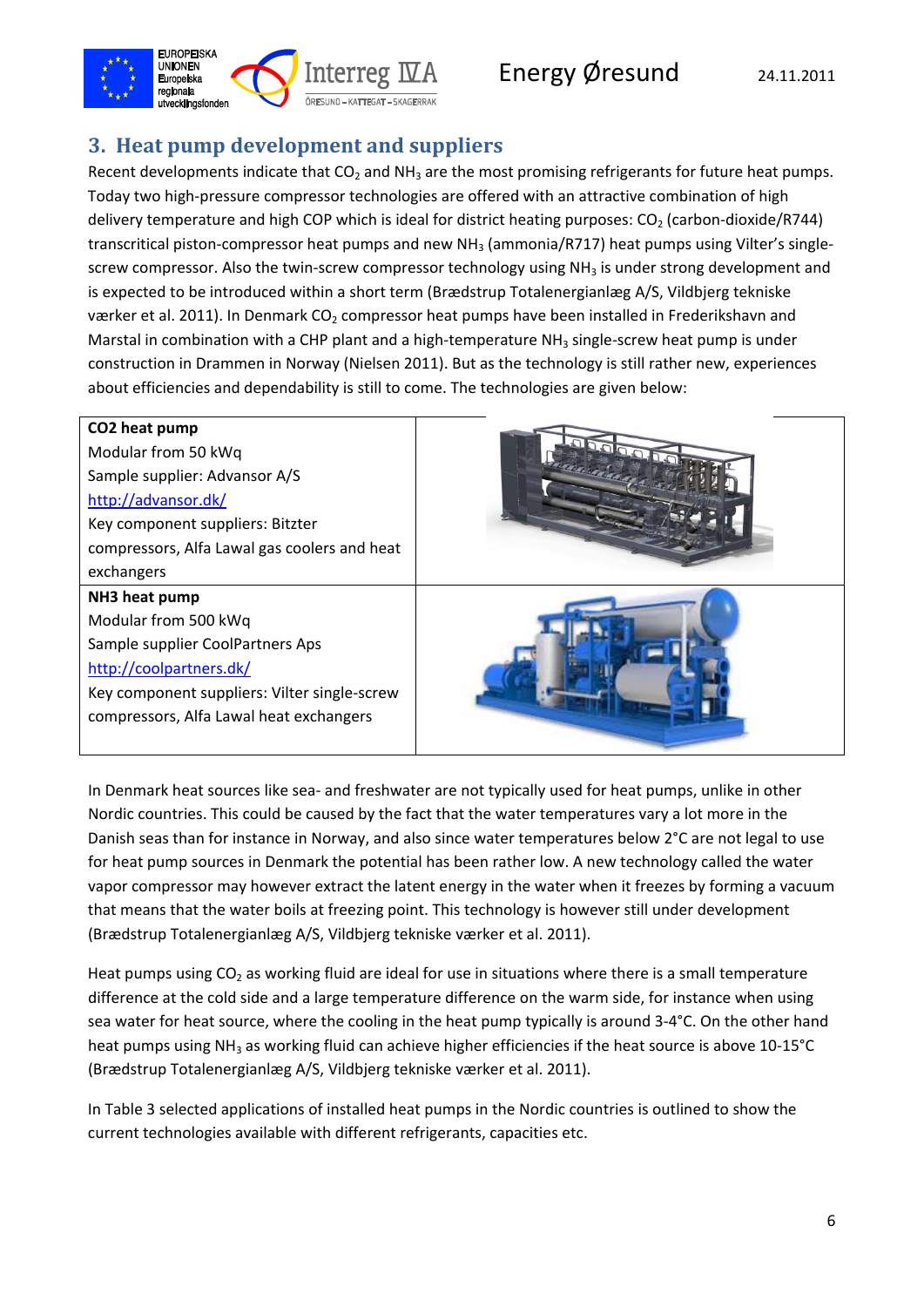

**Table 3, Selected examples of heat pumps in operation.**

| Frederikshavn district heating (Nielsen | Operation start 2010                         |
|-----------------------------------------|----------------------------------------------|
| 2011)                                   | 1 MWq CO2 heat pump (16 units)               |
|                                         | Heat delivery at 70°C                        |
|                                         | Heat recovery from waste water at +15°C      |
|                                         | COP: 3.1-3.4 (measured)                      |
| Drammen district heating (Backer 2011)  | Operation start 2011                         |
|                                         | 15 MWq NH3 heat pump (5 MW packs)            |
|                                         | Heat delivery at 90°C                        |
|                                         | Heat recovery from sea source at +8/+4°C     |
|                                         | Design $COP = 3.3$                           |
| Stockholm district heating/cooling      | Operation start 1986                         |
| district cooling supply. Example:       | Currently 120 MWq R134a heat pumps (5 units) |
| Hammarby plant (FORTUM 2011)            | Heat delivery at 62-80°C.                    |
|                                         | Heat recovery from waste water at +7-22°C.   |
|                                         | COP up to 3.48.                              |

List of heat pump suppliers (heat pumps in all sizes - not complete list):

- Advansor
- Sabroe / Johnson Controls
- EMD International A/S
- Brix og Kamp
- SEG
- Dansk Fjernvarme
- Munters
- Cool Partners ApS
- Industri‐Montage Vest A/S
- ICS Energy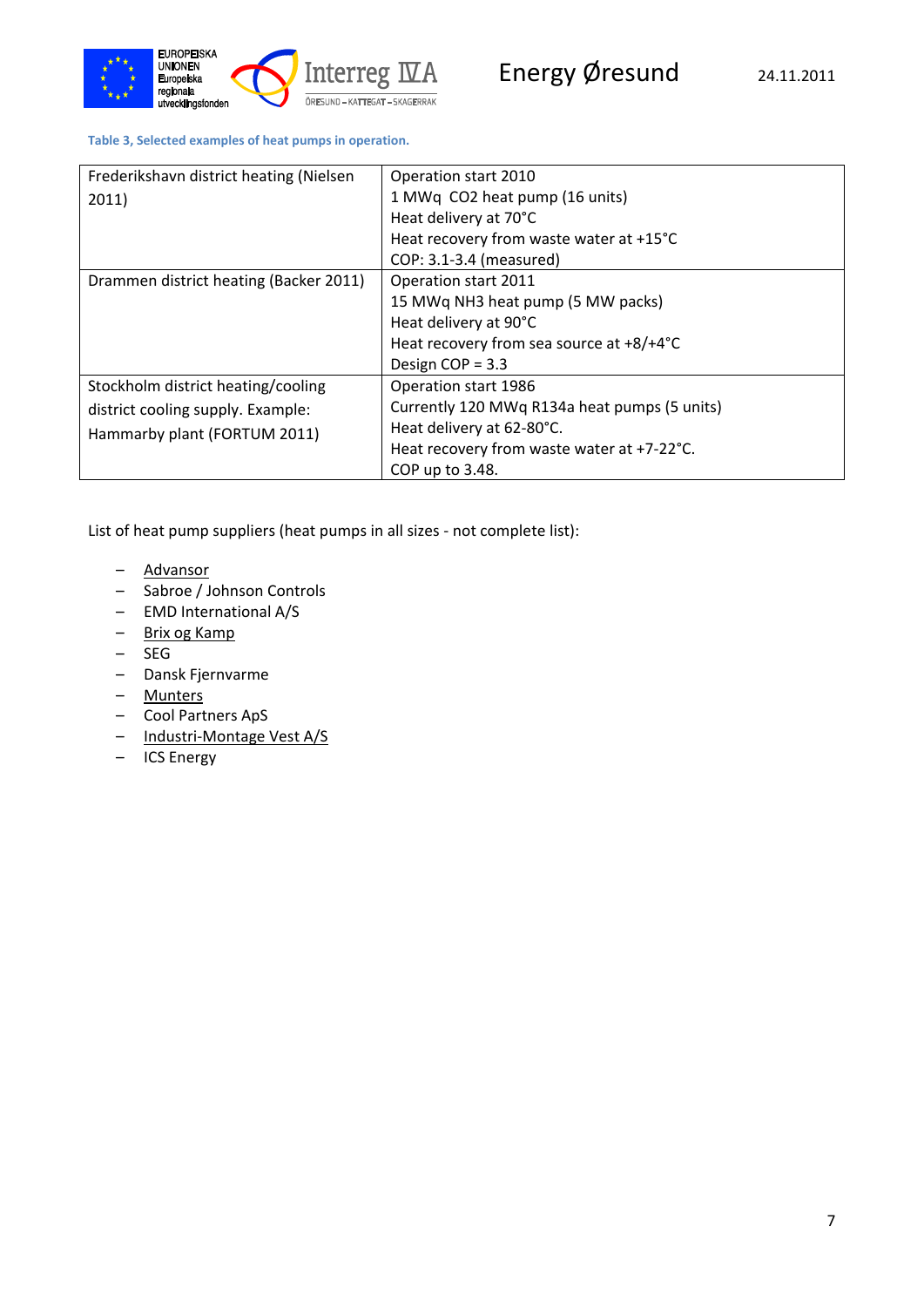

### **4. Role of heat pumps in energy systems until 2020**

With increasing penetration of intermittent renewable resources in the electricity grid, an increasing demand for *smart energy systems* is required. In *smart energy systems* the focus is not only on the electricity grid and the supply/demand for electricity. The focus is sector integration by integration sectors using the flexibility in demands and various storage options:

- 1) Heat storages and district heating with CHP plants and large heat pumps.
- 2) New electricity demands from large heat pumps and electric vehicles as storage options.
- 3) Electrolysers and liquid fuel for the transport sector enabling storage as liquids.
- 4) The use of gas storage.

A s*mart energy system* enables a flexible and efficient integration of large amounts of fluctuating electricity production from e.g. wind turbines (Mathiesen, Lund et al. 2011). The gas grids and liquid fuels allows for long term storage while the electric vehicles and large heat pumps allows for shorter term storage and flexibility. If the large-scale integration of renewable energy is accompanied by the integration of sectors, the increased fuel efficiency can decrease costs of the total energy system. The most important step and the first step is the integration between the heating and the electricity sectors. In Denmark approximately 50% of the electricity demand is produced by CHP plants so the integration is in place already to some extent. This integration requires thermal storages of today's sizes, a boiler, and district heating networks to enable the flexible operation of the CHP plants as already implemented in the Danish energy system. This can reduce the fuel consumption and help integrate fluctuating wind power effectively. 20‐25% of the wind power can normally be integrated without significant changes in the energy system. With more than 20‐25% wind power, the next step in the integration is to install large heat pumps in district heating areas and hence making a further integration of the heating and electricity systems.

In Denmark large‐scale heat pumps are crucial to integrate the 50% wind power anticipated to be installed before 2020. Other means however will also be required. Once some imbalance will occur in the electricity grid, but the heat pumps alone are not able to accommodate this. The transport sector needs to be integrated into the energy system with more than 40‐45% wind power or else wind power will have to be exported. This is a significant challenge in the coming years, as it is expected that Denmark will go beyond the 50% wind power share of the electricity demand.

Analysis have proven that heat pumps and battery electrical vehicles (BEV), when ready, should be the first options to be implemented if a fuel‐efficient and cost‐effective integration of wind power is the main objective while also reducing the excess electricity (Mathiesen and Lund 2009). Also, in the study "Heat Plan Denmark 2010" (Dyrelund, Lund et al. 2010) installing more heat pumps is one of the first measures to be recommended for the energy system for integrating more intermittent energy production in the district heating network (Dyrelund, Lund et al. 2010).

In the long term heat pumps will have an important role in the energy system where heat pumps among others can contribute to the minimisation of biomass consumption as base load in the energy system (Mathiesen, Lund et al. 2011). In the "IDA Climate Plan 2050" from 2009, the potential of large heat pumps for district heating is assessed to be 250 MWe in a proposed energy system with 48% wind in 2015 (Mathiesen, Lund et al. 2009). In the CEESA‐project, pathways towards 100% renewable energy have been assessed and here a 2020 energy system is proposed with 50% wind power and the necessary heat pump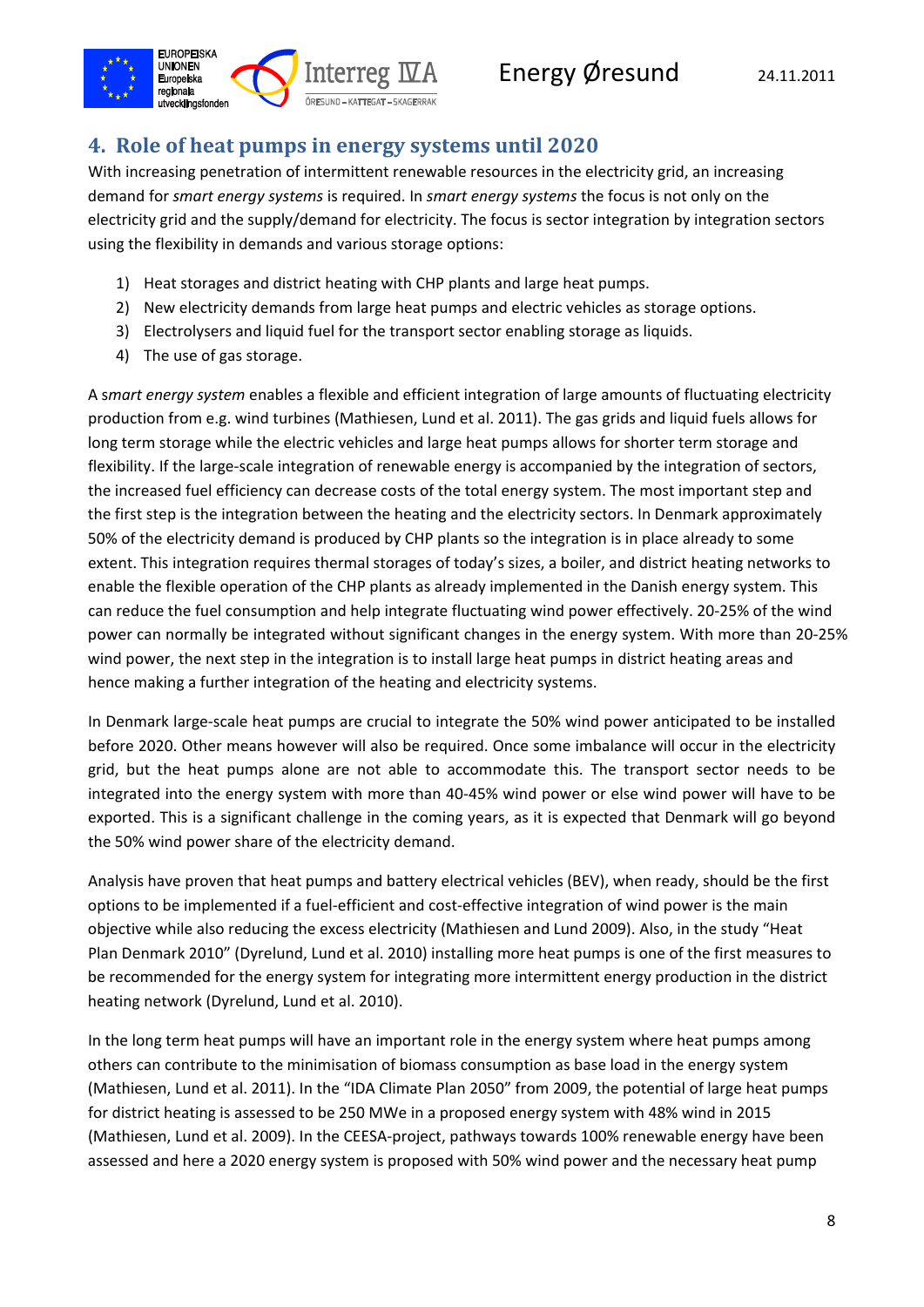

proposed is 450 MW (Mathiesen, Lund et al. 2011). It is crucial to understand that the use of inexpensive thermal storages allows for the large‐scale heat pumps to replace boiler production and still allows for a significant CHP production. After 2020 the coverage from heat pumps in the district heating sector should increase further.

A smart energy system strategy implies the development and integration of a wide range of supply and end‐use technologies, markets, and control systems, including electric boilers and heat pumps in distributed generation, electric vehicles, mechanical and electro-chemical storage systems, flexible demand mechanisms, and more.

Large-scale compression heat pumps in district heating and cooling are – with proper designs and operational strategies – one of the most effective technologies. With proper market designs and in combination with thermal storages, compression heat pumps (using electricity) may be designed for providing system balancing services by being operated during periods of relatively high output from intermittent renewables, while not being operated during periods of relatively low output. Figure 1 illustrates the central role that compression heat pumps could have in future intermittencyfriendly energy systems introducing a balancing mechanism that couples energy carrier's electricity and heating/cooling.



Figure 1: The intermittency-friendly energy system illustrating the central potential role of heat pumps (Blarke **2008).**

Compared to other traditional technologies heat pumps can be quite expensive in investments, but may result in considerable savings in the operation costs. The investment and O&M costs for heat pumps are outlined in section 0. In addition to transmission and distribution costs, the cost of power for heat pumps is determined according to the price in the Nordic power market called NordPool, where power is being traded between the Nordic countries, Germany, Great Britain and Estonia ensuring a more liquid market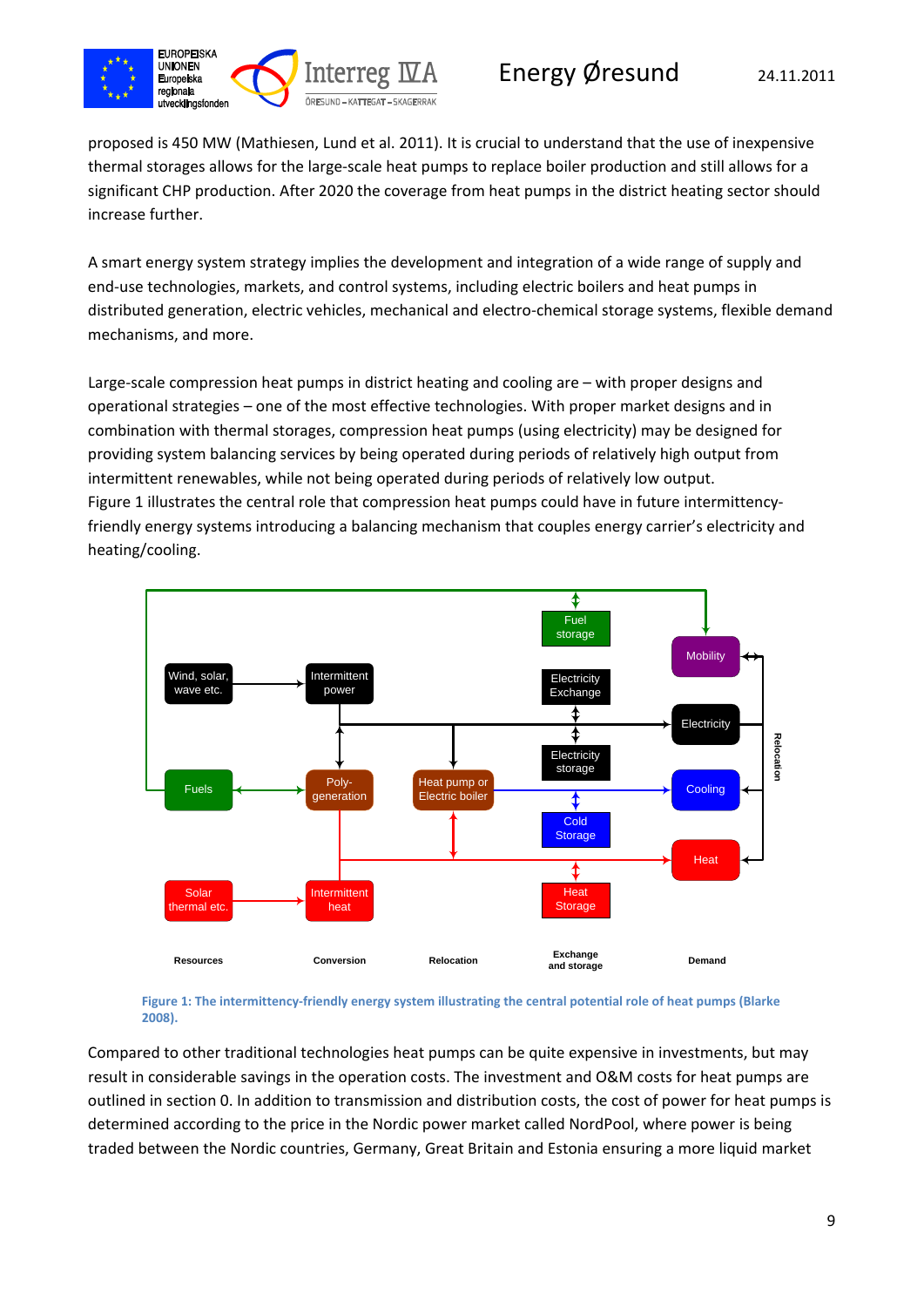

and a more secure power supply (Nord Pool Spot). The price is given by the balance between supply and demand, taking transmission capacity into account.

### **4.1.Energy system analysis/case study**

In November 2011 a case study using large scale heat pumps with increasing amounts of wind until 50% in 2020 was conducted for the Danish newspaper "Ingeniøren" using the technology data outlined in this report. By using the Danish energy system for 2010 and increasing the amount of wind power, it is possible to analyse the effects on the energy system. The energy system analyses have been done by analysing the system hour by hour in the energy system analysis model EnergyPLAN. The focus here has been a technical optimisation in which the electricity and heat supply/demand is balanced in a way that minimises the overall fuel consumption and uses as much wind power as possible. The model is also able to perform market economic optimisation as well as conduct electricity exchange analyses, which has also been used here. It is an input/output model that performs annual analyses in steps of one hour. The model makes it possible to use different regulation strategies putting emphasis on heat and power supply, import/export, ancillary services, grid stability and excess electricity production. The inputs are demands, capacities of the technologies included, demand distributions, and fluctuating renewable energy distributions. A number of technologies can be included enabling the reconstruction of all elements of an energy system and allowing the analyses of e.g. wind integration technologies, as well as the interrelation between the electricity and heat supply with high penetrations of CHP. Outputs are energy balances, resulting annual productions, fuel consumption, and import/exports. The EnergyPLAN model is particularly suitable for analysing radical changes in energy systems and renewable energy systems with high intermittency (Lund 2011).

Using the reference energy system for 2010 from the CEESA‐project (Mathiesen, Lund et al. 2011) the amount of wind power can be increased to 50%. In this energy system the total energy consumption is about 850 PJ. The technical and economic inputs in this energy system are documented in WP1 (Blarke and Lund 2007). In the analyses the amount of wind power is expanded using offshore wind such as the Anholt offshore (2013) park and the proposed park at Kriegers Flak (2017). In table 1 the capacities installed in the 2010 energy system are listed. No other changes are proposed in the energy system.

| <b>MW</b> installed | 2010                     | 2013 | 2017 | 2020 |
|---------------------|--------------------------|------|------|------|
| Onshore             | 2934                     | 3134 | 4134 | 4500 |
| <b>Offshore</b>     | 868                      | 1268 | 1868 | 2510 |
| Large heat pumps    | $\overline{\phantom{0}}$ | 50   | 300  | 450  |

**Table 4, Wind power and heat pump capacities installed in the analyses.**

In the Danish energy system it is important to note that 50% of the electricity demand is currently covered by CHP (combined heat and power). Also more than 20% of the electricity demand is covered by wind power. When erecting wind turbines the purpose is to reduce the fuel consumption in power plants. With more than 20% wind power as in the Danish energy system, some of the wind power will start replacing CHP production. The sign of this is already evident in Danish statistics. As a result the heat production in boilers increases. This is illustrated in Figure 2, where the CHP fuel consumption decreases and the boiler production increases as the wind power share increases. These results represent an hour‐by‐hour energy system analyses in which the wind power is prioritised to first replace power plants. Even though the CHP plants still operate quite often and can use heat storage to produce power and heat at times with low wind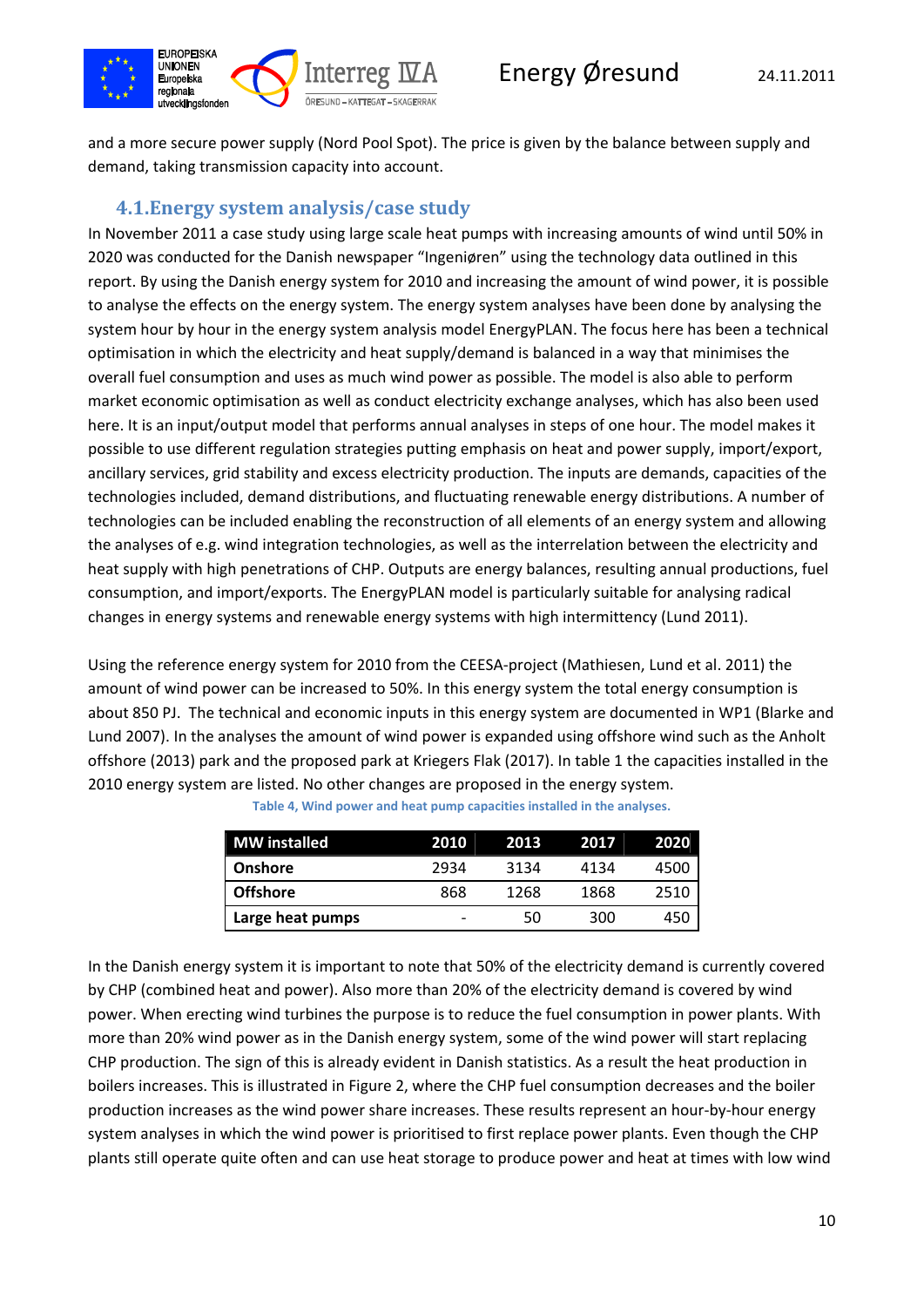



power production, the operation of CHP plant decreases as wind power increases. As a consequence the boiler district heating production increases, as also evident in Figure 2.



## **Fuel consumption and increasing wind power**

**Figure 2, Fuel consumption and consequences with increasing wind power.**

As a result it becomes evident that the fuel savings with increasing wind power is lost due to the fact that CHP production decreases. In the analyses here an implementation plan for large-scale heat pumps is analysed. In the implementation plan 50 MW<sub>e</sub> is proposed in 2013, 300 MW<sub>e</sub> in 2017 and 450 MW<sub>e</sub> in 2020. The results for the fuel consumption is evident in Figure 3. The increased efficiency with the heat pumps is due to the fact that the heat pumps can use the thermal storages which are normally used to produce power with the CHP plant during times of high electricity demand. Using this storage boiler production can be replaced and hence the overall efficiency of the energy system is intact.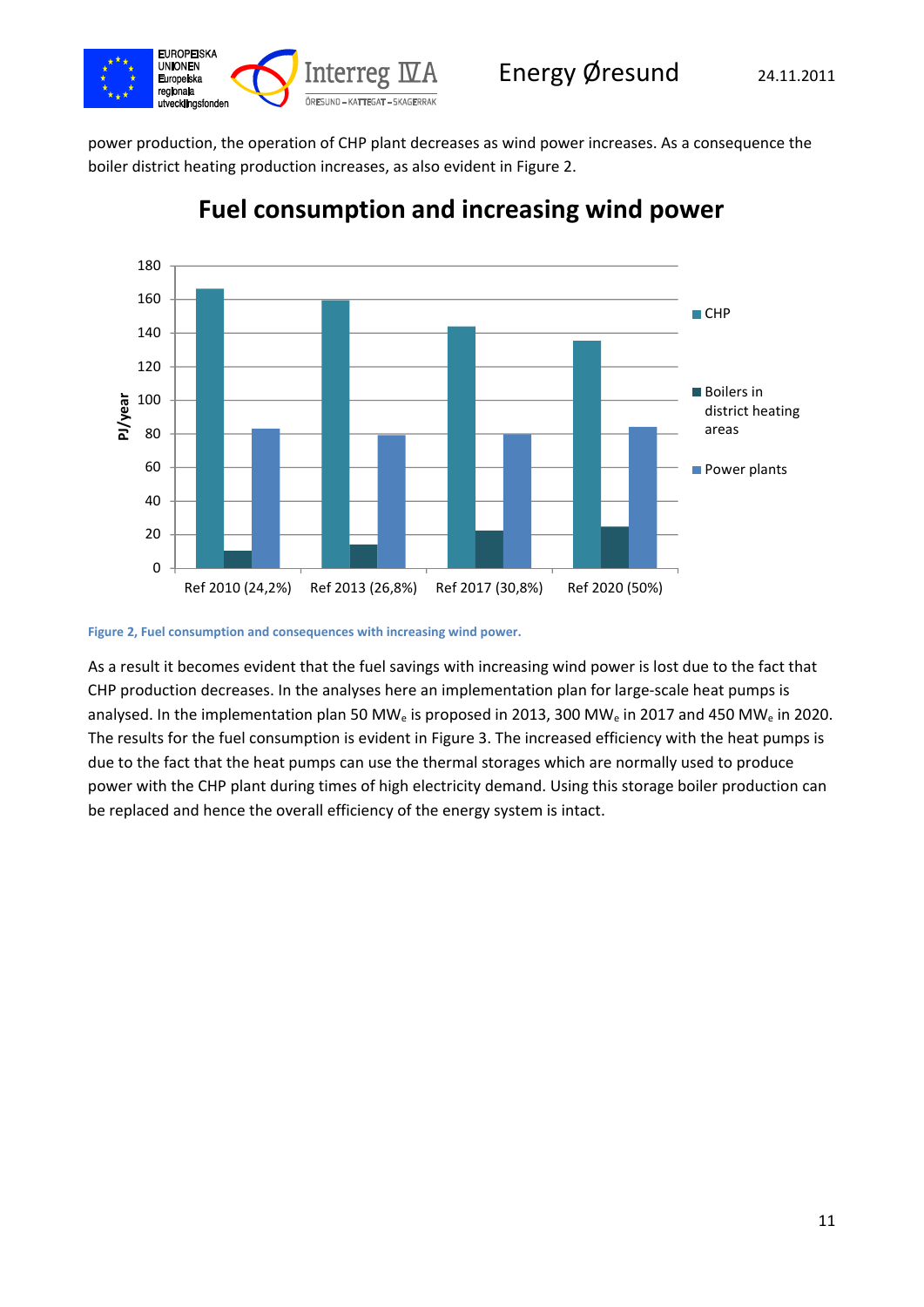



# **Fuel savings with increased wind power**

The economic consequences of this implementation is also analysed including the exchange of electricity in the Nord Pool market. The economic savings identified when the additional heat pumps are installed are 164 mio. DKK in 2013 with the 50 MW<sub>e</sub>. This benefit increases in 2017 to 169 mio. DKK with 300 MW<sub>e</sub> and 374 mio. DKK with 450 MW<sub>e</sub> in 2020. Totally over the period the savings can be 1,500-1,700 mio. DKK. This illustrates the technical and economic benefits of installing large‐scale compression heat pumps for integrating fluctuating renewable energy.

### **4.2.Policies to incentivise heat pumps**

The installation of heat pumps dependent on the public regulation such as taxes, levies, and subsidies for heat pumps directly, but also for technologies typically influencing the use of heat pumps such as CHP plants and wind power. This is evident in Sweden where the amount of new established large heat pumps has decreased since the end of the 1990's. This is due to the new policy instruments, such as the green certificate scheme and the ban on land filling. Instead of using heat pumps the new policy instruments have increased the number of biomass boilers, biomass CHP plants and waste incineration (Eriksson and Vamling 2007). Also in Denmark some policy instruments influence the establishment of new heat pumps. For example, the use of electricity for district heating production is taxed on the output of heat, currently giving electric boilers an advantage. This means that an increased efficiency for using electricity results in a higher taxation (Dyrelund, Lund et al. 2010).

Policies should reflect that large‐scale heat pumps should primarily substitute boiler‐only operation, and complement CHP operation rather than replacing it. As an example this could be done by making CHP operators eligible for reimbursement of fiscal tax for electricity used in heat pumps limited to a maximum of 10 % of the co‐generators electricity production (Blarke 2008). A somewhat similarly effective

Figure 3, Fuel consumption and wind power production in energy systems with more and more wind power. Energy system **analyses with and without the proposed implementation plan for heat pumps.**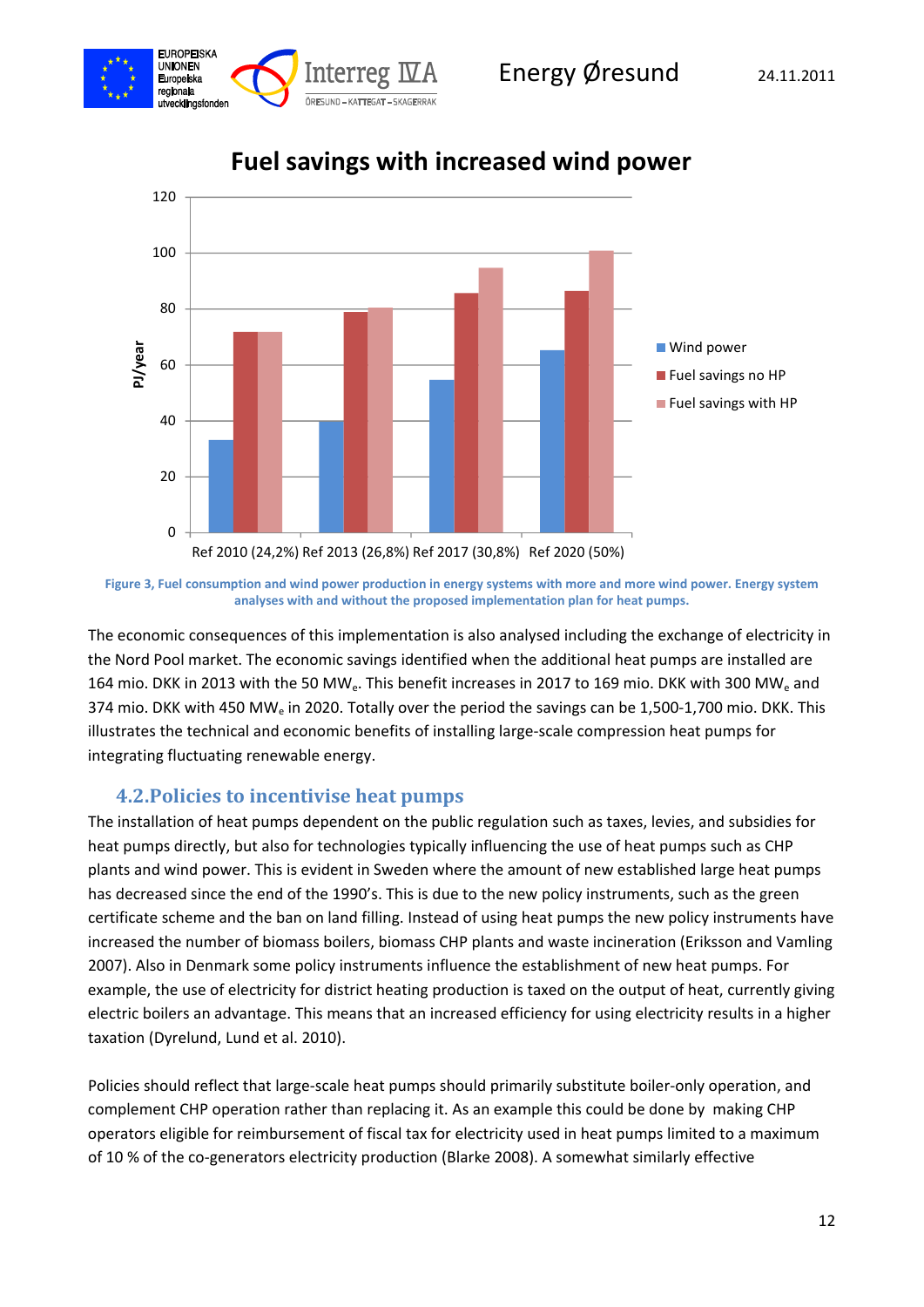

instrument could be to limit the reimbursement of fiscal tax for electricity used in heat pumps to the heat pump's number of full‐load hours, e.g. up to 2000 hours in order to ensure that CHP is not replaced (Dyrelund, Lund et al. 2010). The fact that the electricity prices in the Nord Pool electricity market are heavily dependent on the water level in the Norwegian water reservoirs makes the construction of such a policy rather complex. This is due to the fact that in some years the heat pumps should operate more hours, if the electricity prices are low due to high water levels, while in other years the CHP plants should operate in more hours if the electricity prices are high.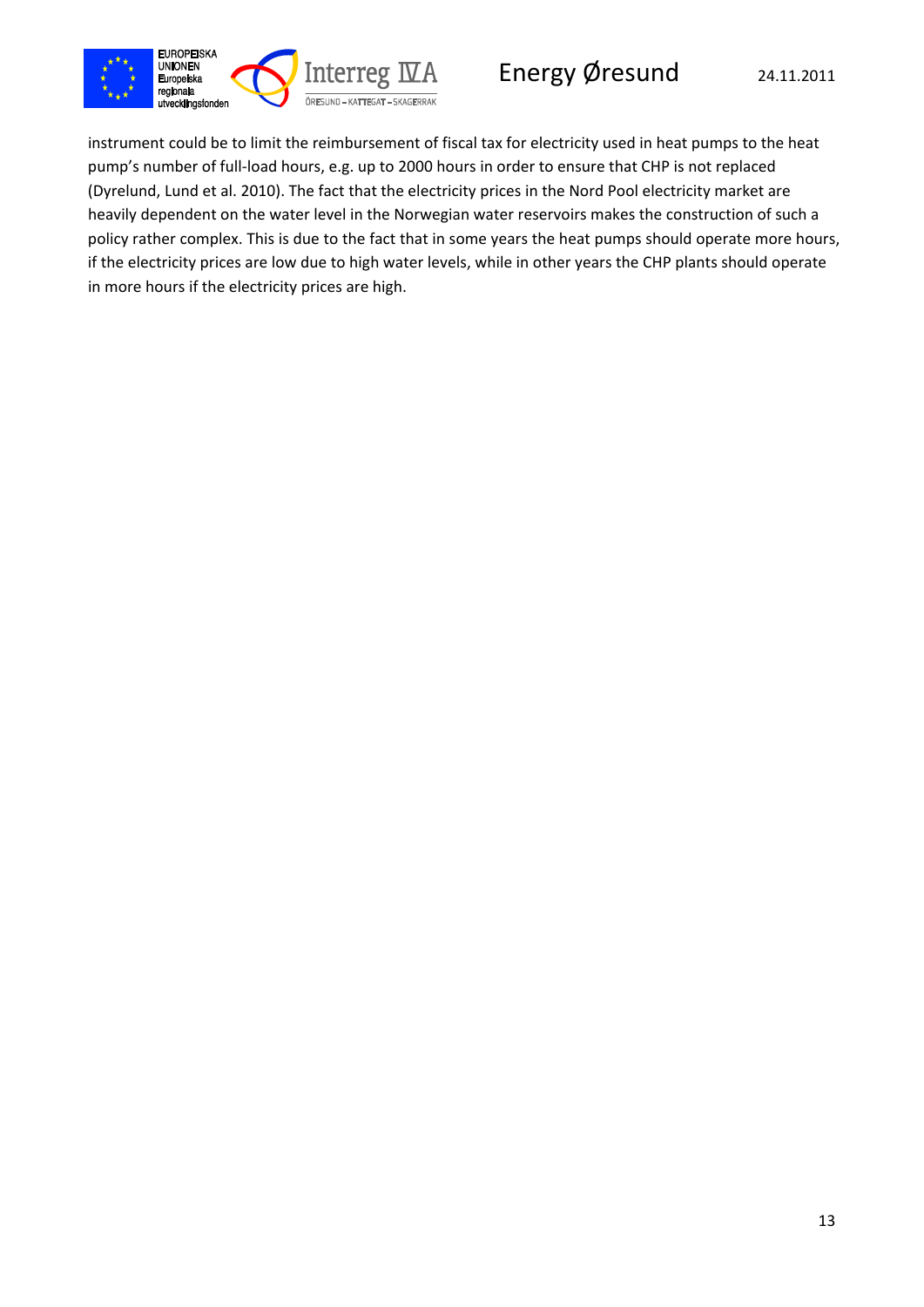

### **5. Data sheets**

The techno-economic assumptions in the data sheets are based on best available data from existing and planned projects. For all types a lifetime of 20 year is assumed at given annual O&M cost levels and the construction time of less than 1 year. The lifetime of investment in heat sources can be higher.

In these data sheets the current technology for heat pumps is described as well as the future development in COP, investments and O&M costs. The cost data in the data sheets includes the expected development in heat pump technology to 2050.

### **5.1.High‐temperature heat output (current and future technologies)**

These technologies have only been applied in few cases or are still in the demonstration phase. The technologies have a delivery temperature of 80°C. COP values are specified for various heat source temperature levels (Blarke 2011).

#### **HP CO2 compressor unit excl. heat source uptake:**

| <b>Parameter</b>        | <b>Unit</b>              | 2010                         | 2020               | 2030                         | 2050 |
|-------------------------|--------------------------|------------------------------|--------------------|------------------------------|------|
| Capacity                | MW heat                  |                              | 0.05 to unlimited  |                              |      |
| $COP$ at $+2^{\circ}C$  |                          |                              | $2.0 - 2.5$        |                              |      |
| $COP$ at $+8^{\circ}C$  |                          |                              | $2.8 - 3.0$        |                              |      |
| $COP$ at $+15^{\circ}C$ | $\overline{\phantom{0}}$ |                              | $3.2 - 3.4$        |                              |      |
| $COP$ at $+30^{\circ}C$ | <b>-</b>                 |                              | $3.5 - 3.8$        |                              |      |
| Delivery temp.          |                          |                              | 80°C (Return 40°C) |                              |      |
| Investment              | M€ per MW heat           | $0.8 - 1.0$                  | 0.7                | 0.6                          | 0.5  |
| <b>Annual O&amp;M</b>   | $\epsilon$ p.a.          | $2 - 5$ % of investment p.a. |                    | $1 - 2$ % of investment p.a. |      |

#### **HP NH3 compressor unit excl. heat source uptake:**

| Parameter               | Unit            | 2010                         | 2020               | 2030                         | 2050 |
|-------------------------|-----------------|------------------------------|--------------------|------------------------------|------|
| Capacity                | MW heat         |                              | 0.5 to unlimited   |                              |      |
| $COP$ at $+2^{\circ}C$  |                 |                              | $1.7 - 2.6$        |                              |      |
| $COP$ at $+8^{\circ}C$  | -               |                              | $2.7 - 3.3$        |                              |      |
| $COP$ at $+15^{\circ}C$ |                 |                              | $3.2 - 3.4$        |                              |      |
| COP at +30°C            | -               |                              | $3.5 - 4.5$        |                              |      |
| Delivery temp.          |                 |                              | 80°C (Return 40°C) |                              |      |
| Investment              | M€ per MW heat  | $0.5 - 0.6$                  | 0.4                | 0.4                          | 0.3  |
| <b>Annual O&amp;M</b>   | $\epsilon$ p.a. | $2 - 3$ % of investment p.a. |                    | $1 - 2$ % of investment p.a. |      |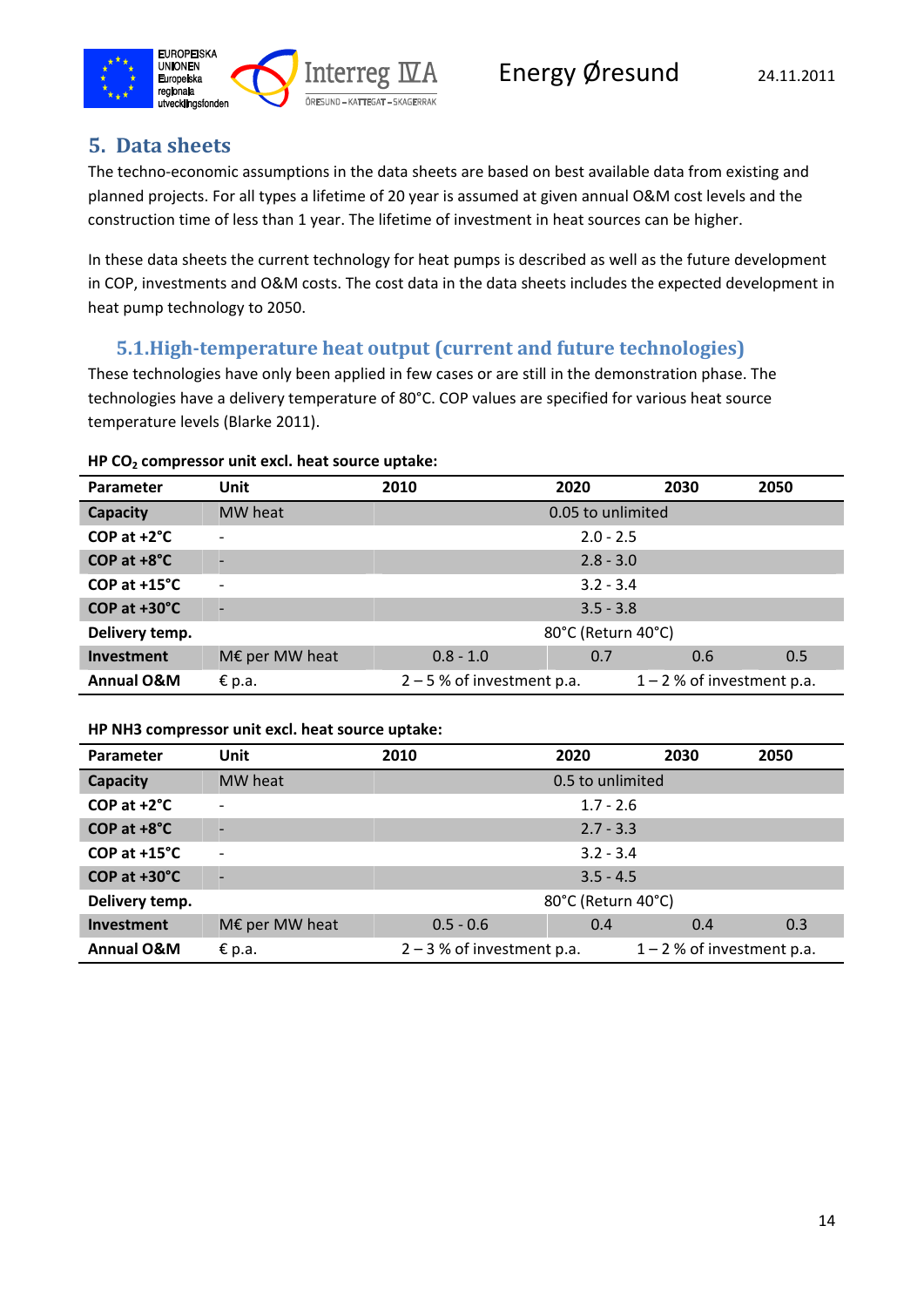

### **5.2. Heat source uptake investment costs:**

| <b>Heat source</b>                                 | <b>Typical temperature</b><br>level | Unit                            | 2050<br>2020<br>2010<br>2030 |
|----------------------------------------------------|-------------------------------------|---------------------------------|------------------------------|
| Ground source excl. land<br>costs                  | $2 - 8^{\circ}C$                    | M€ per MW heat<br>uptake        | 1.0                          |
| Sea/waste/ground water                             | $0 - 15^{\circ}C$                   | M€ per MW heat<br>uptake        | 0.5                          |
| <b>Geothermal excl. land</b><br>costs <sup>1</sup> | 30°C per vertical km                | M€ per MW heat<br>uptake per km | 0.7 per vertical km          |
| Flue gas incl. Cold<br>Storage. <sup>2</sup>       | $25 - 60^{\circ}$ C                 | M€ per MW heat<br>uptake        | 0.4                          |

1. Based on experiences from Hovedstadsområdets Geotermiske Samarbejde (HGS) where a 2.7 km deep 14 MW geothermal well project amounted to DKK 203 mill. incl. land facilities. Water temperature at surface is 73°C.

2. Included refurbishing existing plant for flue gas condensation incl. stainless steel core for chimney, waste water treatment, and more.